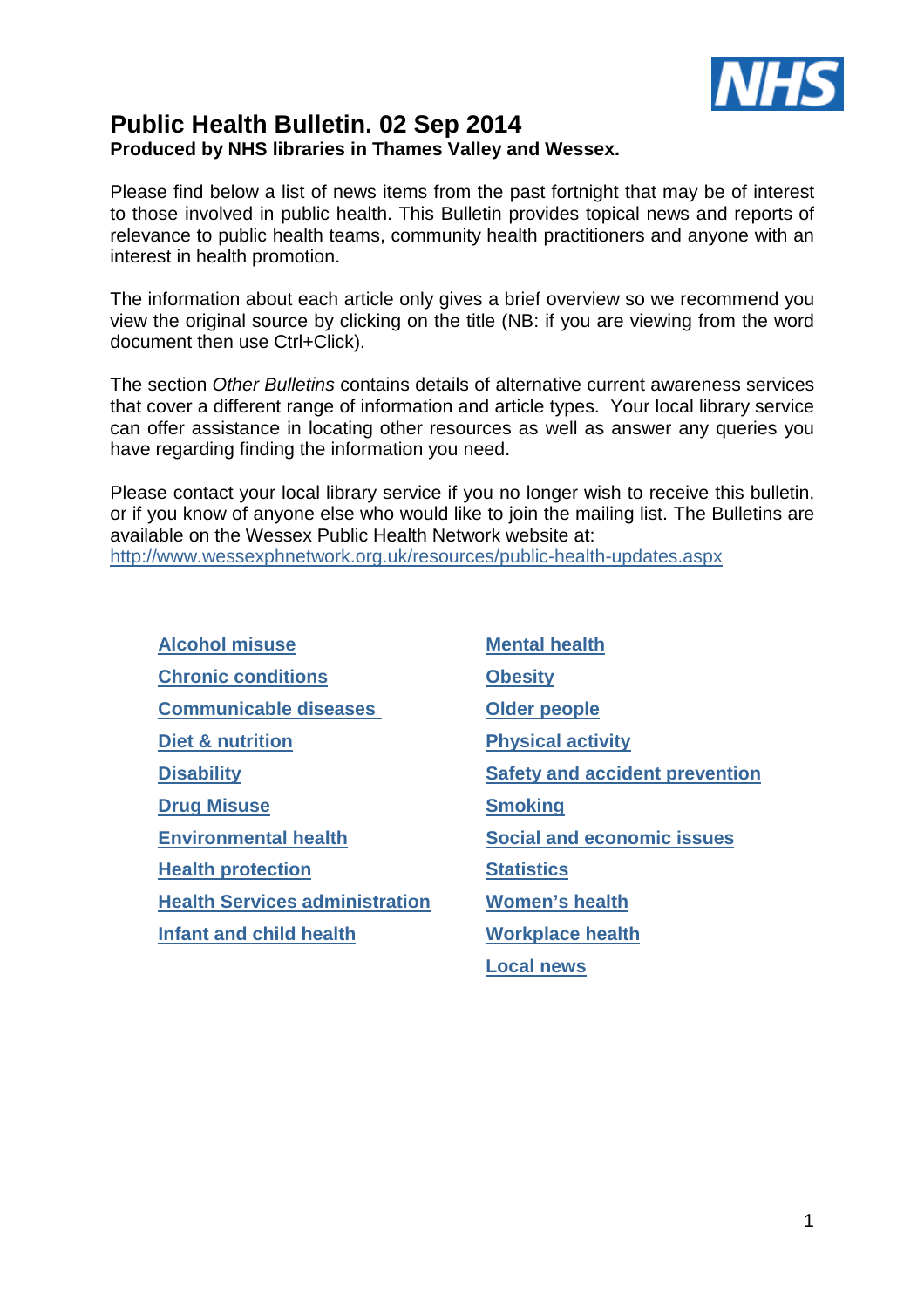# **Alcohol misuse**

# **Canada's Low-Risk Alcohol Drinking Guidelines**

Aug 20, 2014 Source: www.ukhealthforum.org.uk

Canada's Low-Risk Alcohol Drinking Guidelines (LRDG) help Canadians moderate their alcohol consumption and reduce their immediate and long-term alcohol-related harm. If all Canadian drinkers were drinking alcohol within the proposed guidelines, it is estimated that alcohol-related deaths would be reduced by 4,600 per year.

## **Increase in off-licenses removing 6.5% super strength alcohol from shelves**  Aug 27, 2014 Source: www.heeartforum.org.uk

The number of off-licenses removing super-strength alcohol from the shelves has increased as initiatives around the UK grow. Portsmouth, Plymouth, Croydon and Woolwich all have initiatives aimed at reducing street drinking and alcohol related crime and all have seen a decrease in both street drinking and crime since the sign up of off-licences to the voluntary removal of cheap super-strength alcohol.

# **Scottish Minimum Unit Price legislation being considered by European Court of Justice**

Aug 27, 2014 10:39 am Source: www.heeartforum.org.uk

Despite passing legislation in 2012, the Scottish Parliament has still to enact their Minimum Unit Price legislation. The Scottish Health Action on Alcohol Problems is calling for support to help convince the European Court of Justice to allow the legislation to stand and Scotland to finally enact the minimum unit price.

# **Chronic conditions**

# **Common antibiotic linked to 'tiny' rise in heart deaths**

20 August 2014 Source: NHS Choices www.nhs.uk/news

An antibiotic given to millions of people in the UK to treat chest infections has been linked to an increased risk of heart death, report The Daily Telegraph and The Independent.

### **New recommendations for overweight patients with high risk of heart disease**  Aug 26, 2014 Source: www.heeartforum.org.uk

Researchers from the United States Preventive Services Task Force have produced new recommendations for overweight patients who are at risk of heart disease.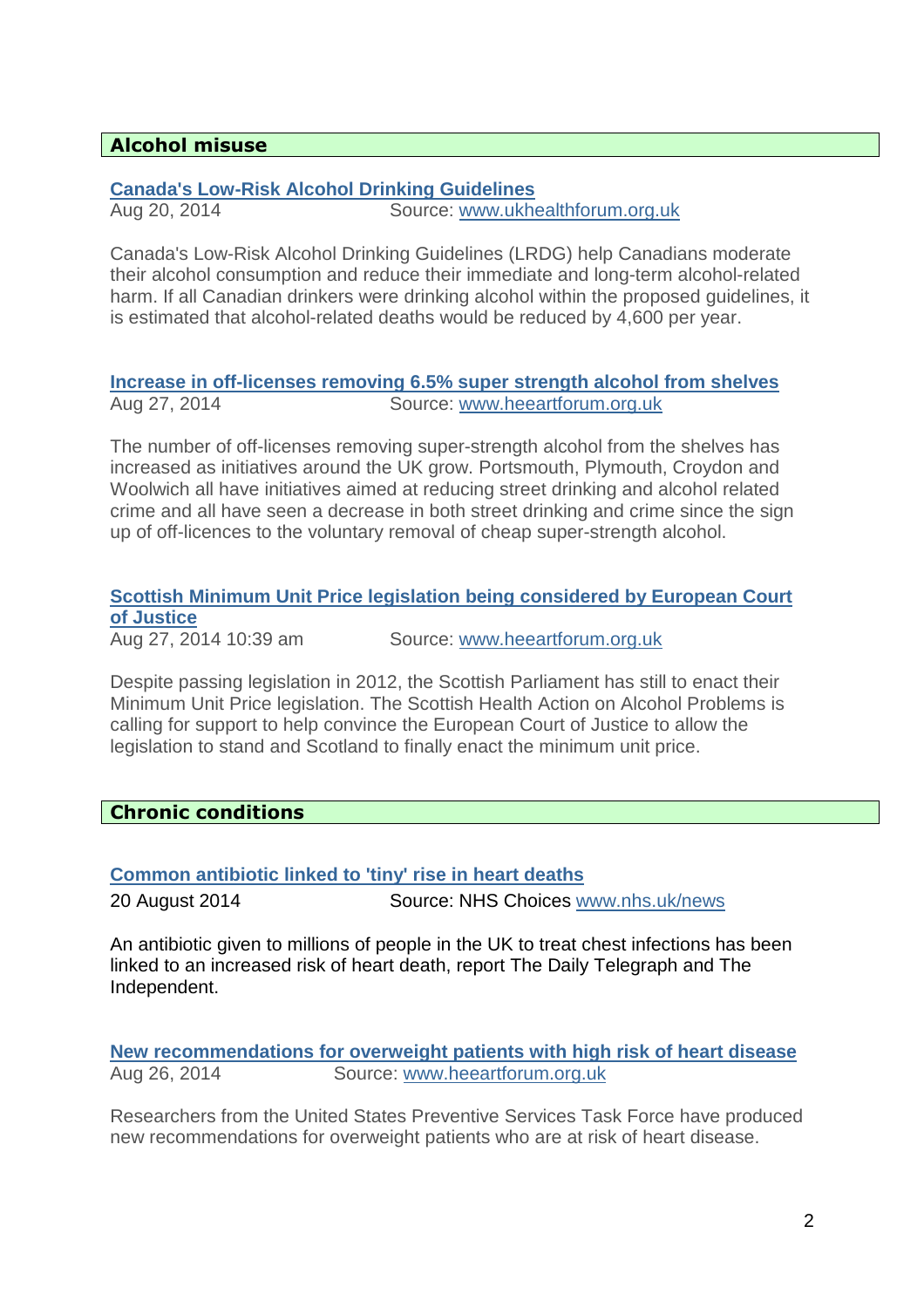## **Aspirin for the Prevention of Recurrent Venous Thromboembolism: The INSPIRE Collaboration**

Aug 2014 Source: NICE Medicines Awareness http://www.medicinesresources.nhs.uk/en/Medicines-Awareness/Primary-Research/Other-primary-research/Aspirin-for-the-Prevention-of-Recurrent-Venous-Thromboembolism-The-INSPIRE-Collaboration/

This individual-patient-data analysis of the WARFASA and ASPIRE trials found lowdose aspirin for extended treatment of VTE reduced recurrent VTE (5.1% vs. 7.5%/yr with placebo) and major vascular events (5.7% vs. 8.7%/yr). The rate of major bleeding was low (0.5% vs. 0.4%/yr). Read UKMi comment

# **Effect of Self-monitoring and Medication Self-titration on Systolic Blood Pressure in Hypertensive Patients at High Risk of Cardiovascular Disease: The TASMIN-SR Randomized Clinical Trial**

Aug 2014

Source: NICE Medicines Awareness

**http://www.medicinesresources.nhs.uk/en/Medicines-Awareness/Primary-Research/Randomised-controlled-trials/Effect-of-Self-monitoring-and-Medication-Self-titration-on-Systolic-Blood-Pressure-in-Hypertensive-Patientsat-High-Risk-6354475488/** 

This UK primary care study found that self-monitoring of BP with self-titration of antihypertensives was associated with lower systolic BP (difference of 9.2 mmHg at 12 months) compared to usual care in adults with hypertension at high risk of cardiovascular disease. Journal of the American Medical Association Read UKMi comment

**Sunbed study finds repeated use increases skin cancer risk** 29 Aug 2014 Source: BBC www.bbc.co.uk

Sunbed users are still at risk of skin cancer even if they do not burn their skin, according to a new study.

# **Depression in cancer 'overlooked'**

28 August 2014 Source: BBC www.bbc.co.uk

Three-quarters of cancer patients who are depressed are not getting the psychological therapy they need, researchers say.

**Communicable diseases**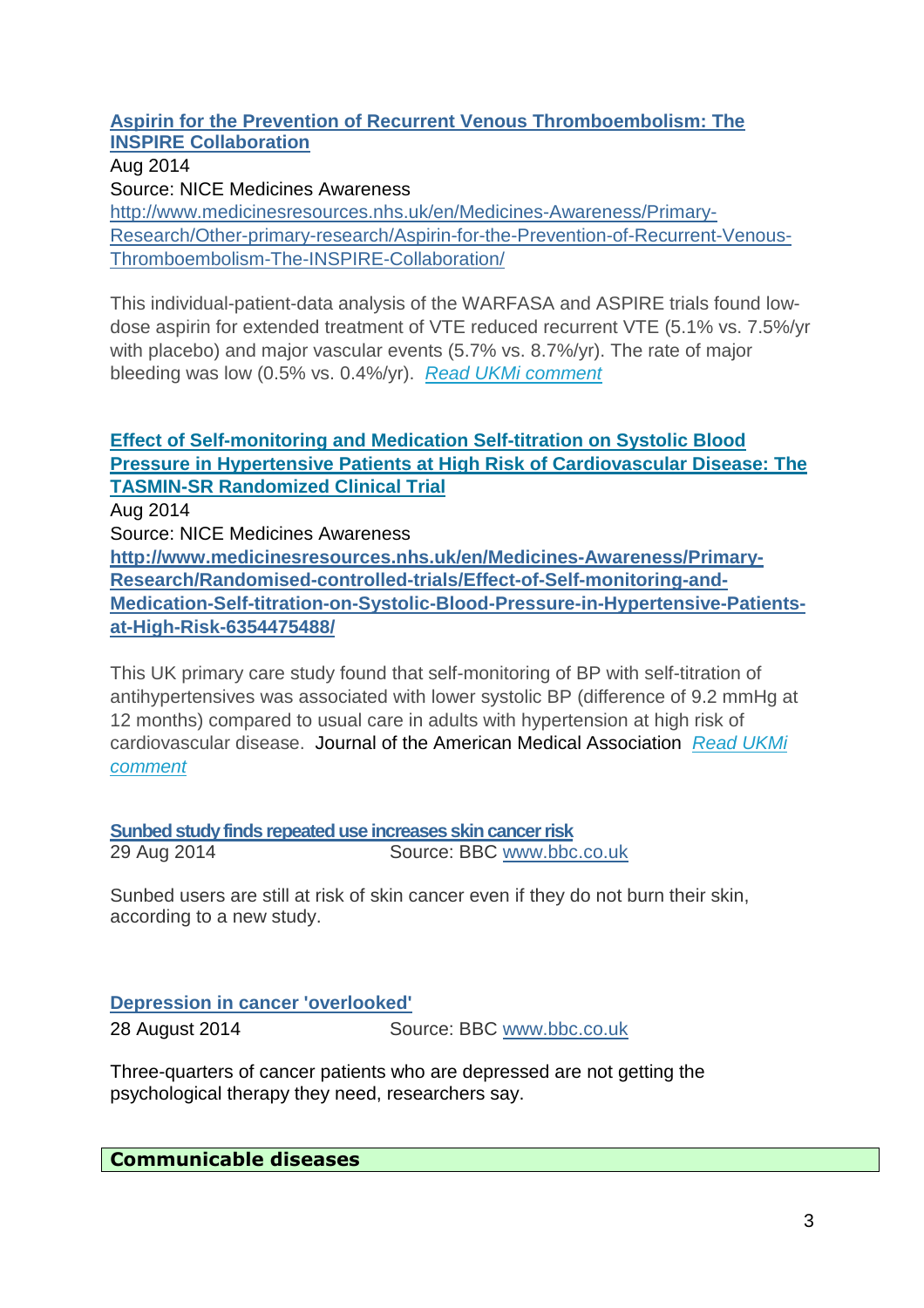#### **Superbug measures 'lack evidence'**

21 August 2014, 01:24:40 Source: www.bbc.co.uk

Researchers suggest some standard methods to reduce the spread of MRSA infections need to be re-evaluated as they may do more harm than good.

#### **Ebola virus disease: clinical management and guidance**

1 Sept 2014 Source: Public Health England www.gov.uk

Includes

- 1. Ebola: advice and risk assessment for universities and further educational establishments Published 29 August 2014
- 2. Ebola: advice and risk assessment for educational, childcare and young persons' settings

## **Diet & nutrition**

**Establishing food standards for NHS hospitals**

29 August 2014 Source: Department of Health www.gov.uk

This Hospital Food Standards Panel report recommends a set of food standards that should become routine practice across NHS Hospitals BBC related story: New hospital food rules introduced Campaign for Better Hospital Food http://www.sustainweb.org/hospitalfood/

# **Literature update now available: Taxation of high fat and sugar foods and beverages**

Aug 2014 Source: UK Health Forum www.ukhealthforum.org.uk

Literature update by the UK Health Forum on the taxation of high fat and sugar foods and beverages and the impact of such taxes on obesity.

#### **High consumption of sodium estimated to have caused 1.65 million cardiovascular deaths globally each year**  Aug 18, 2014 Source: UK Health Forum www.ukhealthforum.org.uk

Researchers from Tufts University have estimated that 1.65 million cardiovascular deaths each year are directly attributable to excessive sodium consumption. The researchers found that the global average consumption of sodium was 3.95g per day, which is 1.95 grams over the WHO recommended limit. Those most affected by high sodium cardiovascular death were those in middle- and low-income countries.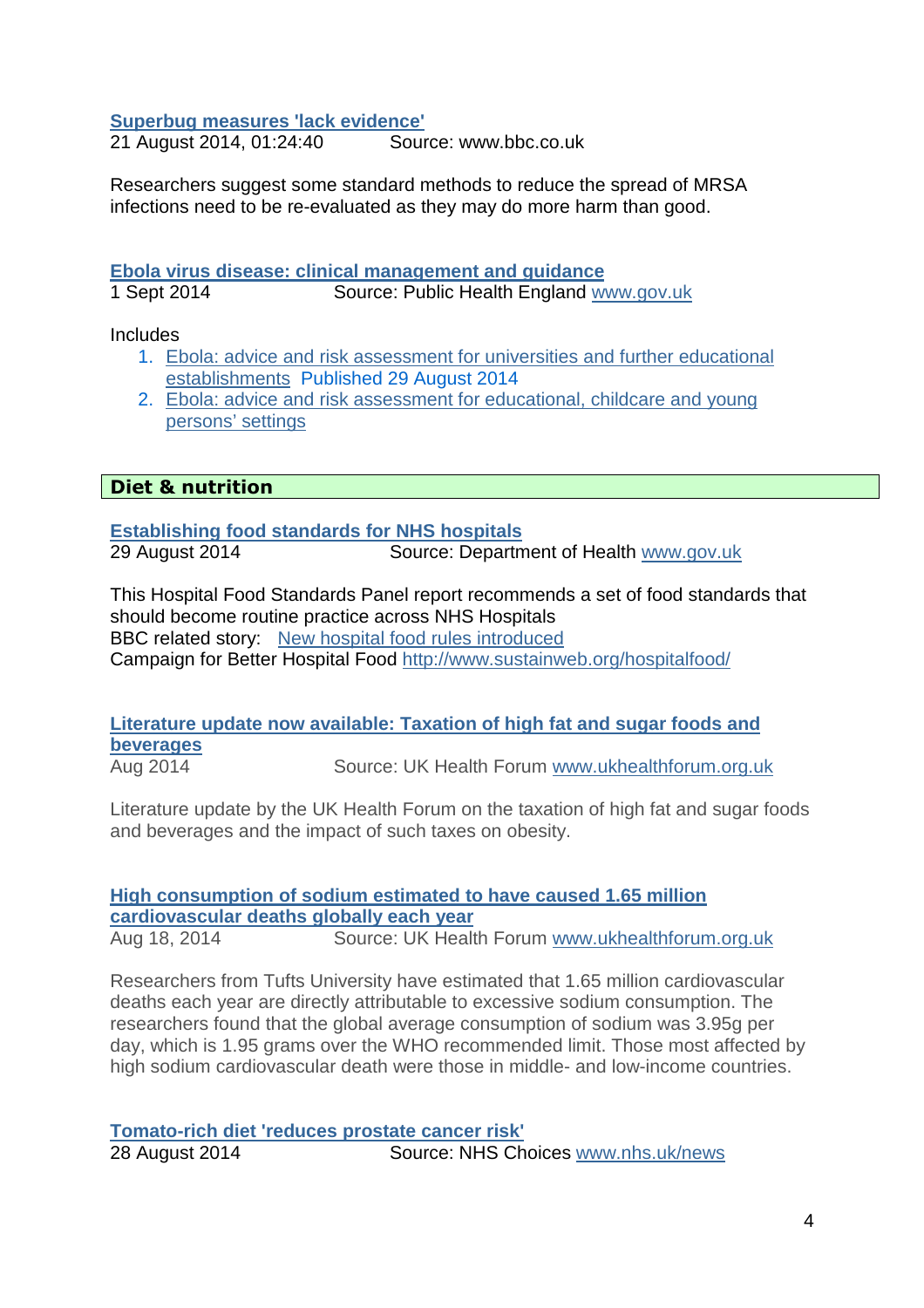"Tomatoes 'cut risk of prostate cancer by 20%'," the Daily Mail reports, citing a study that found men who ate 10 or more portions a week had a reduced risk of the disease.

**Vitamin D deficiency and insufficiency: using appropriate available products** 29 Aug 2014 Source: NICE Medicines Awareness Service http://www.medicinesresources.nhs.uk

## East & South East England Specialist Pharmacy Services

This document summarises our understanding of the current range of vitamin D products available in the UK, whether these be licensed medicines, imported products, special manufactured products, or nutritional supplements.

# **Disability**

### **Autistic brain 'overloaded with connections'**

22 August 2014 Source: NHS Choices www.nhs.uk/news

"Scientists discover people with autism have too many brain 'connections'," the Mail Online reports. US research suggests that people with an autistic spectrum disorder have an excessive amount of neural connections inside their brain.

# **Drug Misuse**

### **Spreading information on the risks of drug use: a European challenge** 21 Aug 2014 Source Europa.eu

Young Europeans are less informed about the effects and risks of drugs than just a few years ago. While they widely use the Internet to gather knowledge, a new Eurobarometer survey shows that compared to 2011, respondents are less likely to have received such information from most sources, in particular from media campaigns and school prevention programmes.

**Campaign launched to warn of risks of 'legal' highs** 16 Aug 2014 Source Home Office www.gov.uk

A national campaign to raise awareness of the dangers of new psychoactive substances (NPS) – so-called 'legal' highs – among teenagers and young adults has been launched by the Home Office.

### **Environmental health**

**Pre-cook barbecue food, agency warns** 21 August 2014, 02:40:27 Source:BBC www.bbc.co.uk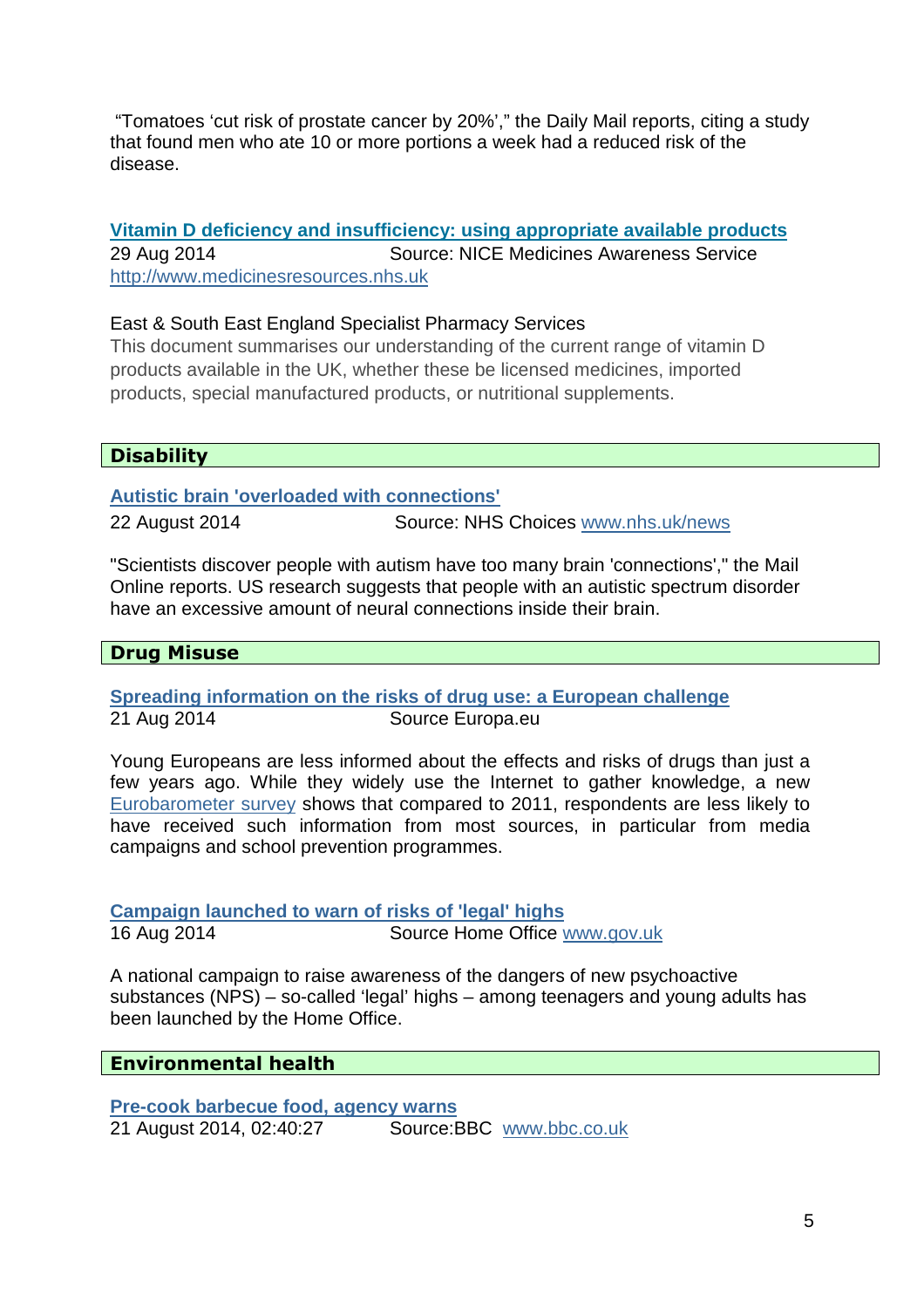People are urged to pre-cook food in the oven before barbecuing it after research finds many Britons make hygiene mistakes when cooking outdoors.

### **Salmonella outbreak investigation: update**

22 August 26, 2014 Source: Public Health England www.gov.uk

PHE is continuing to investigate a national outbreak of Salmonella Enteritidis. Total reported numbers have reached 247 cases, from 158 on 15 August 2014.

**Deaths attributed to heat, cold, and other weather events in the United States, 2006-2010** Aug 18, 2014 Source: www.ukhealthforum.org.uk

This report examines heat-related mortality, cold-related mortality, and other weather-related mortality during 2006-2010 among subgroups of U.S. residents. This study demonstrated that a better understanding of subpopulations at risk from weather-related mortality can be obtained by considering area-based variables (county median household income, region, and urbanization level) when examining weather-related mortality patterns.

## **Health protection**

**Vaccine uptake guidance and the latest coverage data** 01 Sep 2014 Source: Public Health England www.gov.uk

Data and reports on the coverage of vaccinations offered under the national immunisation programme, including on influenza, human papillomavirus (HPV), and pertussis (whooping cough) vaccinations for pregnant women in England.

#### **Vaccination of individuals with uncertain or incomplete immunisation status (updated)** 26 Aug 2014 Source: Public Health England www.gov.uk

The sections on MenC and HPV vaccine recommendations for those over 10 years of age have been revised, and updates on the dates of birth for those eligible for flu and shingles vaccines have been made.

**Dual vaccine approach could help eradicate polio** 22 August 2014 Source: NHS Choices www.nhs.uk/news

Double vaccines "could hasten the end of polio", BBC News reports. Researchers in India found that using a combination of the oral and injected vaccines provided enhanced protection against the disease.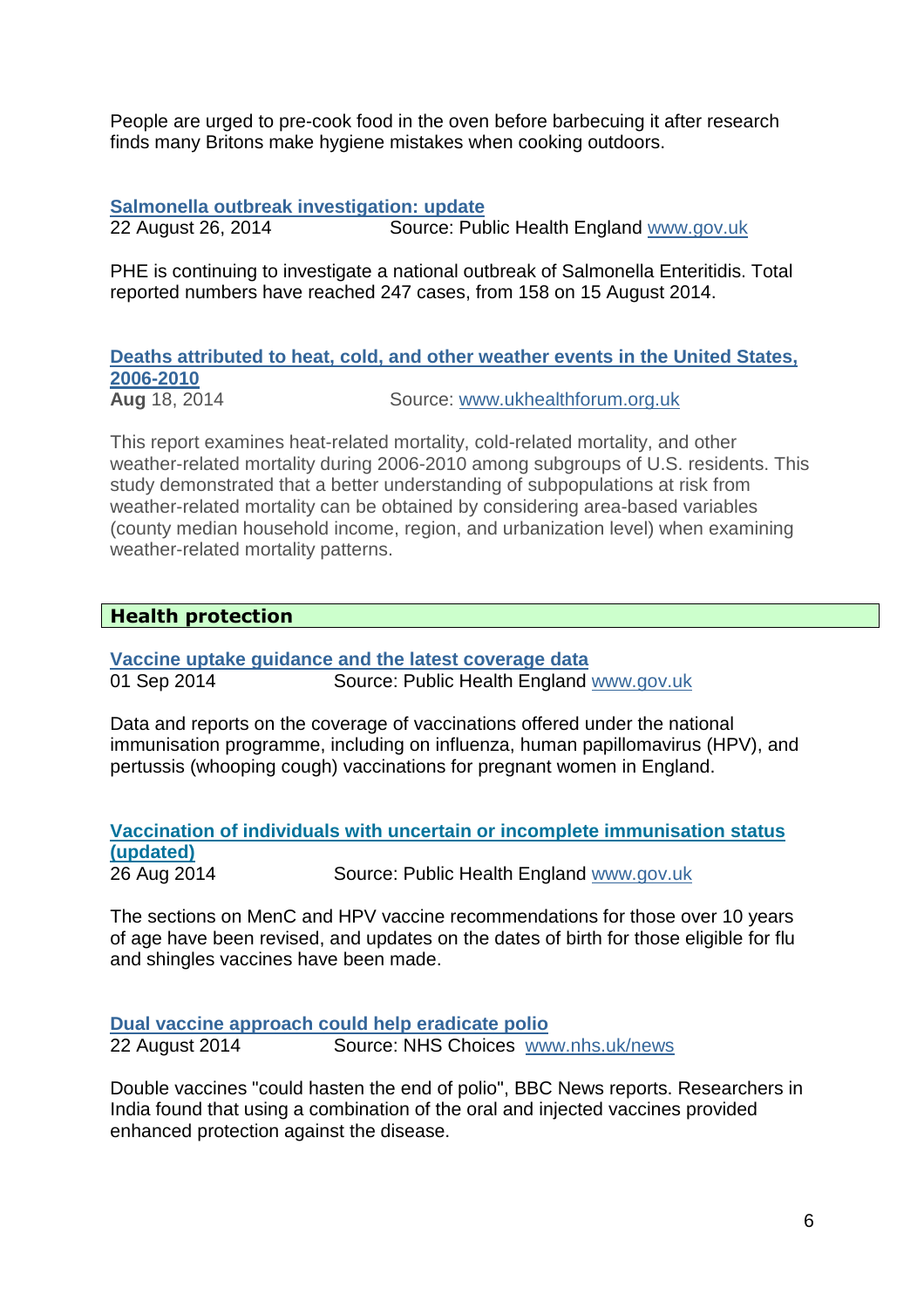#### **Vaccination management and vaccination errors: a representative onlinesurvey among primary care physicians** 13 Aug 2014 Source: PLOSOne www.plosone.org

The objective of this study was to assess variations in vaccination management and vaccination errors in primary care.

### **Rabies vaccine and immunoglobulin: administering Ig SRCN 0022** Aug 2014 Source: Public Health England www.gov.uk

This letter recommends that patients receive a course of post-exposure rabies vaccination with rabies immunoglobulin (RIG) SRCN 0022. It also provides critical information on the correct administration of RIG, which should remain with the product.

## **Health services administration**

**New tool for local authorities on outcomes and expenditure** 27 Aug 2014 Source: Public Health England www.gov.uk

Public Health England's (PHE) has published its spend and outcome tool (SPOT): local authorities today (27 August 2014). SPOT gives local authorities in England an overview of spend and outcomes across key areas of business and for public health and its sub-programmes.

#### **Use of clarithromycin and roxithromycin and risk of cardiac death: cohort study**

19 Aug 2014 Source: NICE Medicines Awareness

http://www.medicinesresources.nhs.uk/en/Medicines-Awareness/Primary-Research/Other-primary-research/Use-of-clarithromycin-and-roxithromycin-and-riskof-cardiac-death-cohort-study/

This prospective Danish study found a significantly increased risk of cardiac death associated with clarithromycin compared with penicillin V but not with roxithromycin (not UK licensed) in adult patients receiving 7 day treatment courses. British Medical Journal Read UKMi comment

**Chief Inspector of Hospitals asks people to tell him about the care provided by South Central Ambulance Service NHS Foundation Trust** 1 Sep 2014 Source: CQC www.cqc.org.uk

England's Chief Inspector of Hospitals is inviting members of the public to tell his inspectors what they think of the services provided by South Central Ambulance Service NHS Foundation Trust

Their views and experiences will help inspectors decide what to look at when they inspect the ambulance trust next month.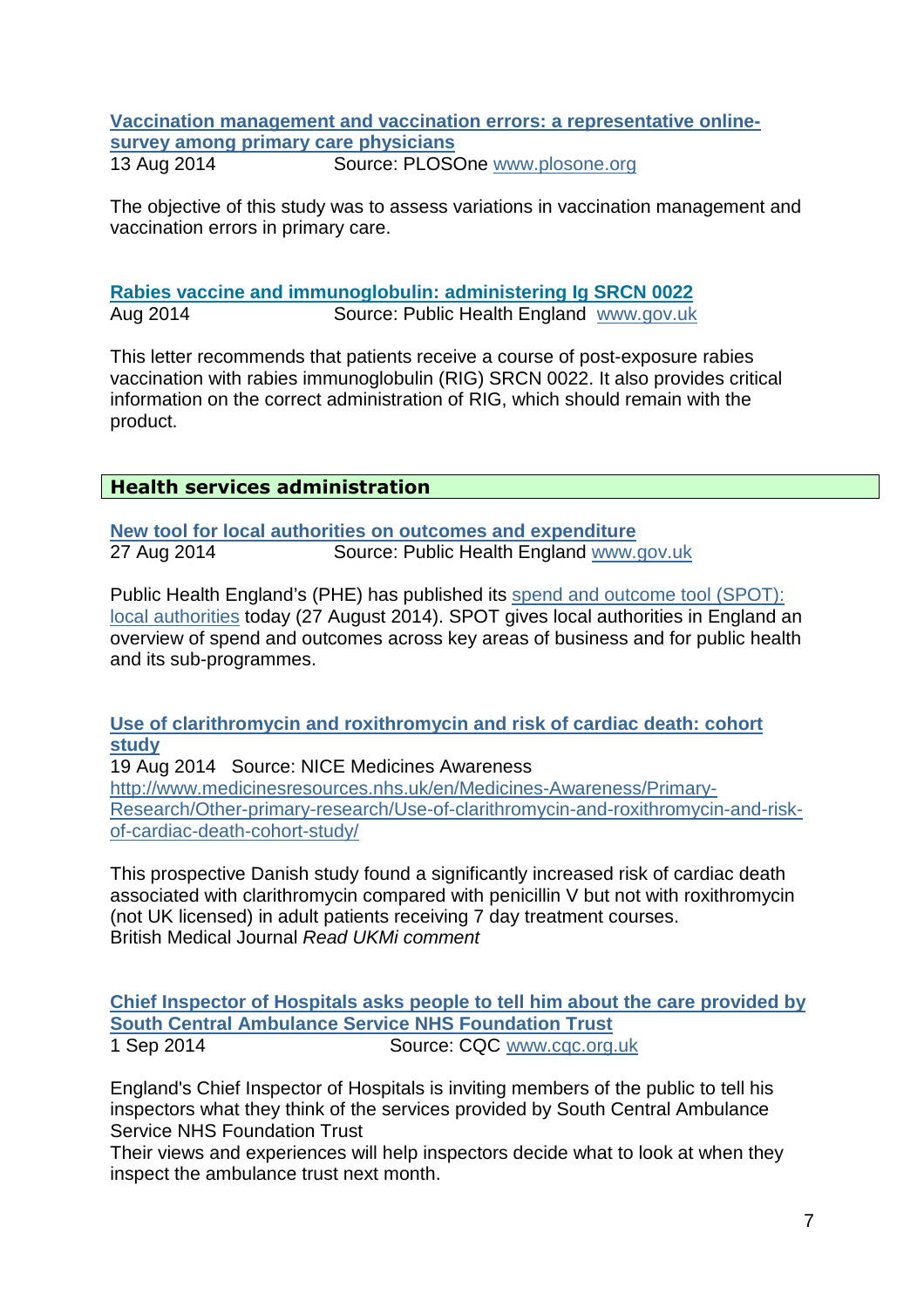# **Infant & child health**

**Transfer of 0-5 children's public health commissioning to local authorities**<br>22 Aug 2014 **Source: Department of Health www.gov.uk** Source: Department of Health www.gov.uk

Planning and paying for public health services for 0 to 5 year olds will transfer from the NHS to local authorities in October 2015.

**Amendments to the Human Medicines Regulations 2012 to allow the supply of salbutamol inhalers to schools: response to the consultation** 7 Aug 2014

Source: Medicines and Healthcare Products Regulatory Agency and Department of Health www.gov.uk

This document summarises responses received to the UK-wide public consultation on proposed changes to the Human Medicines Regulations 2012. The amended regulations will allow schools to hold stocks of asthma inhalers containing salbutamol for use in an emergency from 1st October 2014.

**Parents lifestyle can impact child's future before conception**  Aug 19, 2014 Source: www.ukhealthforum.org.uk

Researchers from the University of Adelaide have published a paper that shows how parents lifestyles choices can effect a child's health before conception even more than previously thought. In the research the scientists found parents with certain risk factors had an increased risk of passing on health issues to their child. Risk of diabetes, CVD and anxiety are all likely to develop in a child whose parents lead a poor lifestyle.

**Independent Inquiry into Child Sexual Exploitation in Rotherham (1997 – 2013)** 21 Aug 2014 Source: www.rotherham.gov.uk

Information relating to the Independent Inquiry into Child Sexual Exploitation in Rotherham

**National child measurement programme operational guidance**

1 Sept 2014 Source: Public Health England www.gov.uk

This guidance advises local commissioners and providers of the national child measurement programme (NCMP) on its implementation.

**Mental health**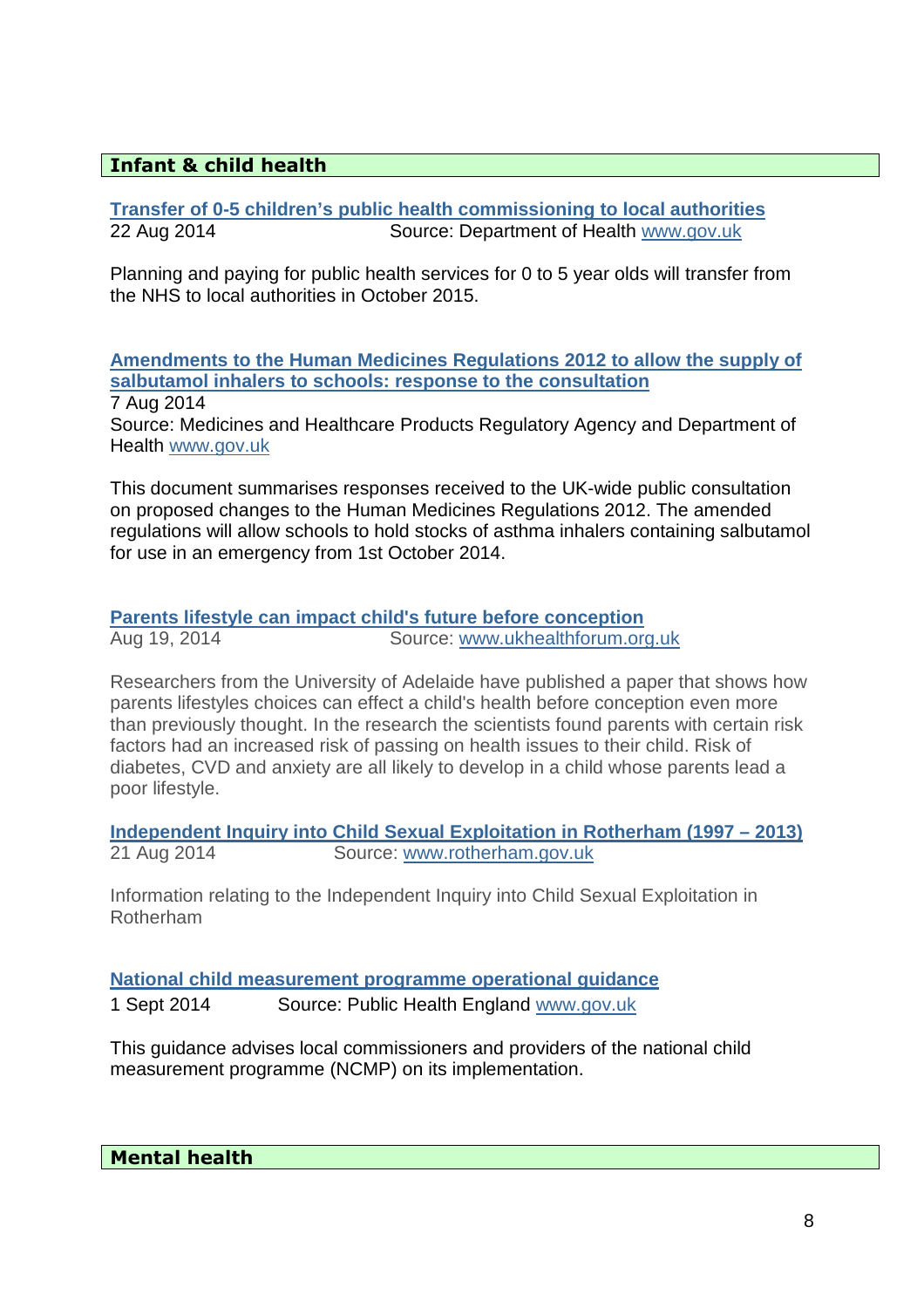# **Distorted positive emotions about weight loss 'fuel anorexia'**

9 Aug 2014 Source: www.medicalnewstoday.com

Past research claims that negative emotions, such as feeling depressed or angry, can fuel anorexia nervosa. But a new study from Rutgers University in New Jersey finds the eating disorder can also be encouraged by "skewed" positive emotions, such as feeling pride after weight loss.

## **Does weight loss surgery affect dementia risk?**

27 August 2014 Source: NHS Choices www.nhs.uk/news

"Weight loss surgery 'reduces chance of Alzheimer's disease'," reports The Daily Telegraph. This misleading headline reports on a small Brazilian study of severely obese women before and after weight loss surgery. None of the women had any signs or symptoms of Alzheimer's.

**Risk of developing dementia higher in those obese during middle-age**  Aug 27, 2014 Source: UK Health Forum www.ukhealthforum.org.uk

Researchers at Oxford University have found people suffering from obesity during middle-age are at an increased risk of developing dementia in later life

# **School-based prevention programs for depression and anxiety in adolescence: a systematic review**

2014

Source: Health Promotion international http://heapro.oxfordjournals.org

This systematic review focuses on school-based prevention interventions on depression and anxiety disorders utilizing an RCT design, starting from the year 2000.

# **Antidepressant use in pregnancy linked to ADHD**

27 August 2014 Source: NHS Choices www.nhs.uk/news

"Pregnant women who take anti-depressants 'could raise their child's risk of ADHD'," reports the Mail Online, saying that this could explain "the rise in children with short attention spans".

# **Obesity**

# **Healthier and more sustainable catering**

27 August 2014 Source: Public Health England www.gov.uk

Catering guidance that offers practical advice on how to make catering affordable, healthier and more sustainable.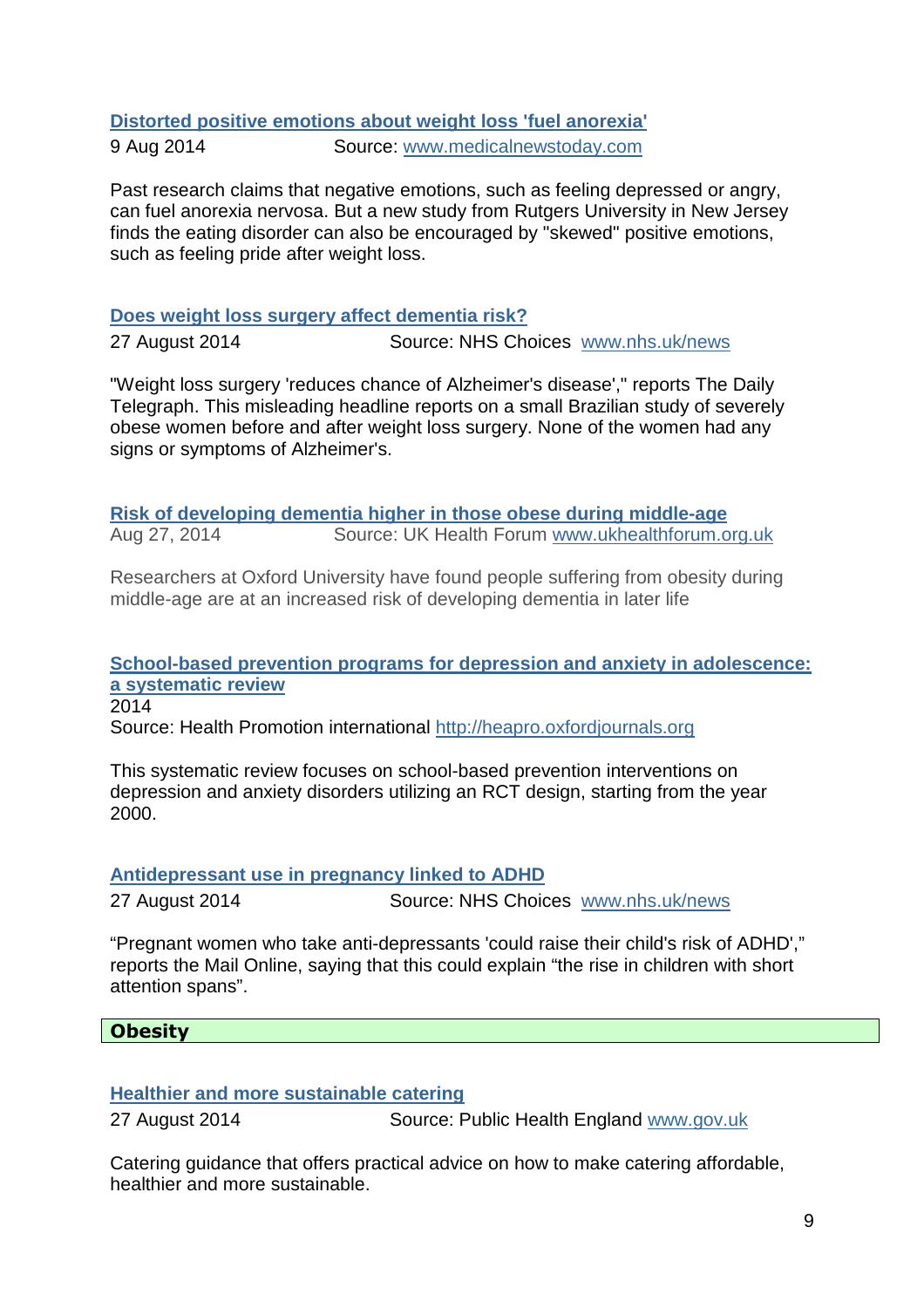#### **The Fat Lie** Christopher Snowdon 18 Aug 2014 Source: Institute of Economic Affairs www.iea.org.uk

Inactivity, not calorie consumption, behind rising obesity in the UK.

## **CAB - Slimming pill swindles at an all-time high**

21 Aug 2014 Source: Citizens Advice Bureau www.citizensadvice.org.uk

More people than ever are being lured into online slimming pill rip-offs that can cost them over 180 times what they expected, finds Citizens Advice and Citizens Advice Scotland.

## **Obesity can be attributed to 12,000 new cases of cancer every year**  Aug 18, 2014 Source: www.ukhealthforum.org.uk

Researchers from the London School of Hygiene & Tropical Medicine have found that obesity is linked to an increased risk in 10 of the most common cancers. Every five-point increase in BMI added significant risk. With the global BMI average set to rise significantly by the mid 2020s, researchers predict an extra 3,500 cases of cancer will be discovered each year.

**New recommendations for overweight patients with high risk of heart disease Aug 26,** 2014 Source: www.ukhealthforum.org.uk

Researchers from the United States Preventive Services Task Force have produced new recommendations for overweight patients who are at risk of heart disease.

| Improving dog walking facilities and dog owner education could help reduce |                                  |  |  |
|----------------------------------------------------------------------------|----------------------------------|--|--|
| human inactivity levels                                                    |                                  |  |  |
| Aug 27, 2014                                                               | Source: www.ukhealthforum.org.uk |  |  |

Researchers from the University of Liverpool have recommended local investment in improving dog owner education and facilities to help improve human physical activity

### **Older people**

**Mental health and physical activity linked in older adults**  Aug 27, 2014 Source: www.ukhealthforum.org.uk

Researchers from University College London found there is a possible bidirectional association between mental health and physical activity in older adults.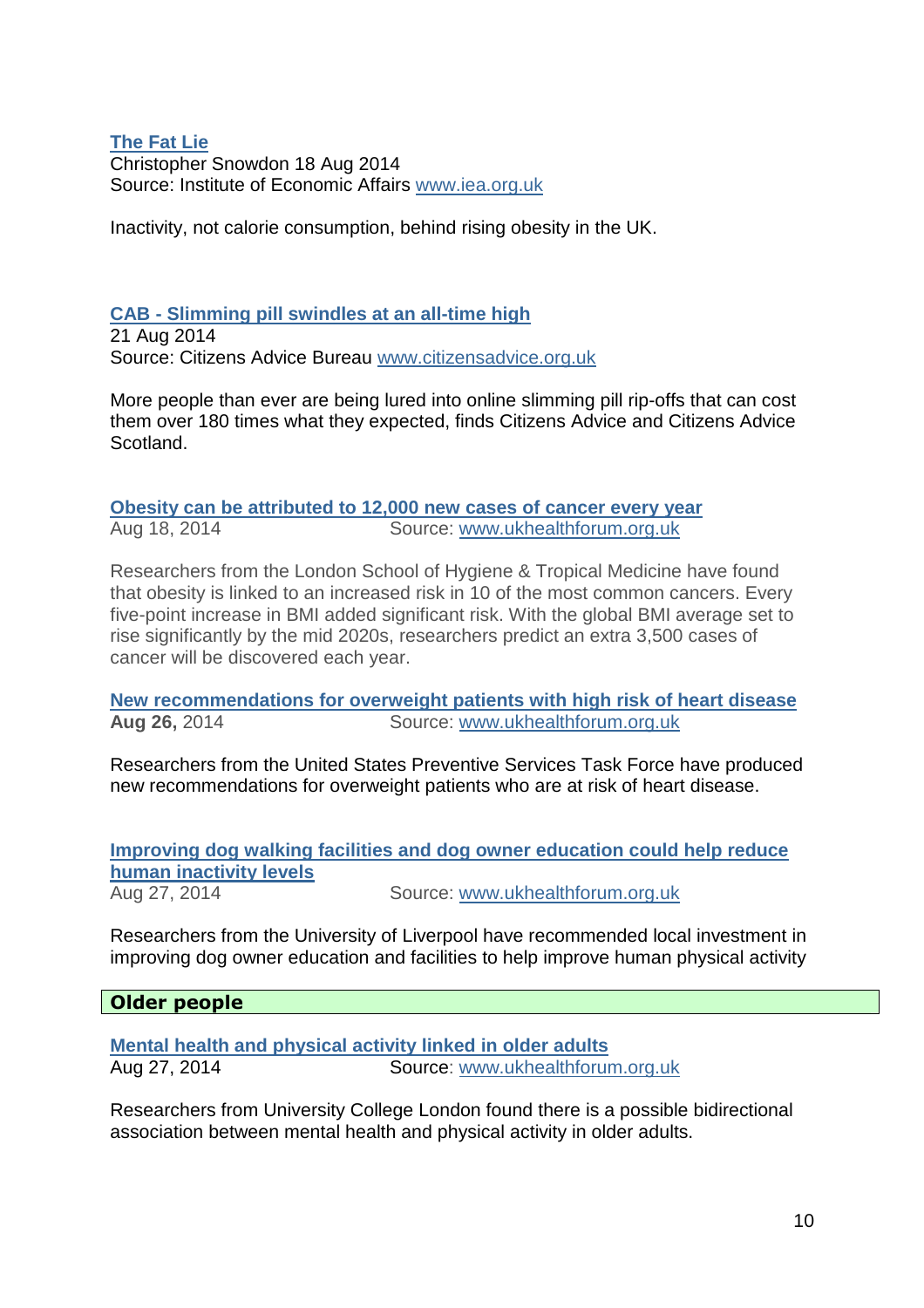## **Physical activity**

## **Public transport is better for your health than driving to work**

Aug 20, 2014 10:44 am Source: www.ukhealthforum.org.uk

Researchers from LSHTM and UCL have found taking public transport is significantly more beneficial to a person's health than driving. Those who used public transport or actively travelled were on average 1 BMI lower (around 7lb) than those that used private transportation. This is an important find as 76 per cent of men and 72 per cent of women in the study were found to use private transport rather than public transport or active travel.

**Teachers can play vital role in getting children more active**  Aug 19, 2014 02:57 pm Source: www.ukhealthforum.org.uk

Researchers investigating a physical activity programme have found teachers play an important role in making children more active. The Frank Porter Graham Child Development Institute (FPG) has developed a program to help combat childhood obesity in North Carolina. The results of the investigation have found that when teachers direct the physical activities young children become more active.

#### **Obesity and physical activity factsheets - updated** Aug 27, 2014 Source: www.ukhealthforum.org.uk

This series of factsheets (previously known as Key Data Briefings) compiles up-todate key information and data about obesity and its determinants in an easily readable format.

### **Safety & accident prevention**

**Risk assessments – A brief guide to controlling risks in the workplace** 29 August 2014 Source: HSE www.hse.gov.uk

HSE has revised and simplified the 5 Steps. INDG163 'Risk assessment – A brief guide to controlling risks in the workplace' clearly outlines what businesses need to do to assess their workplace risks without creating mountains of meaningless paperwork.

# **Smoking**

**All Wales guide on pharmacotherapy for smoking cessation**  Aug 2014 Source: All Wales Medicines Strategy Group http://www.awmsg.org/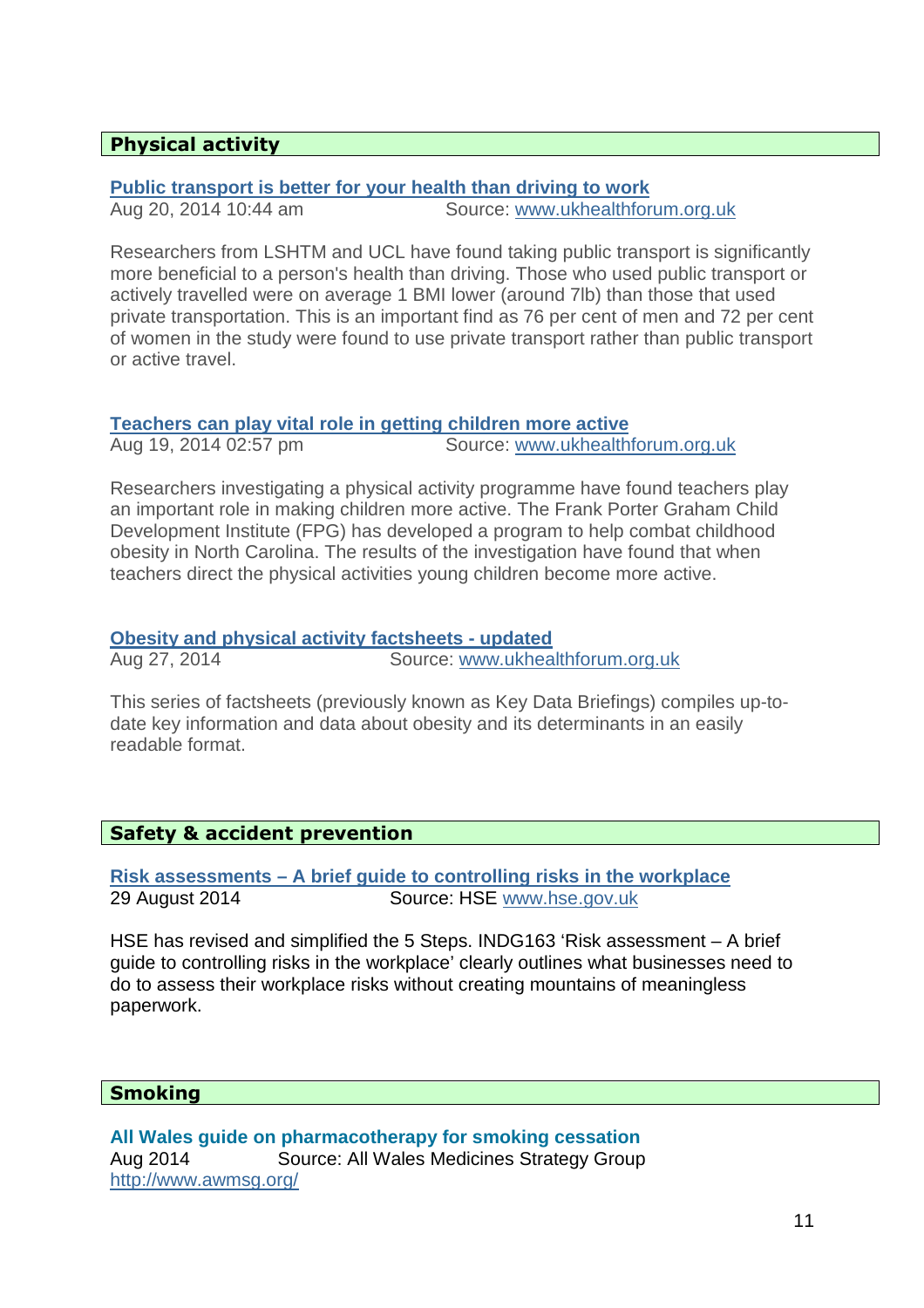This guide from the **All Wales Medicines Strategy Group** considers choice of therapy/formulation, clinical suitability, cautions, adverse effects, dose and duration of treatment for NRT, bupropion and varenicline. Cautions on use in special populations (e.g. pregnancy; cardiovascular disease) are summarised in the Appendix.

**Toxic fake cigarettes filled with asbestos and excrement seized by councils** 23 Aug 2014 Source: Local Government Association www.local.gov.uk

Millions of illegal cigarettes filled with dead flies, human excrement and abnormally high levels of cancer-causing chemicals are being taken off the streets by councils cracking down on the black market trade.

**The SNAP trial: a randomised placebo-controlled trial of nicotine replacement therapy in pregnancy - clinical effectiveness and safety until 2 years after delivery, with economic evaluation** Aug 2014 Source: www.nihr.ac.uk

This RCT found NRT patches increased smoking cessation rates in pregnancy one month after randomisation but not at the time of delivery; however, 2-year-olds born to women who used NRT were more likely to have survived without any developmental impairment.

**Study finds plain cigarette pack fears 'unfounded'**

29 August 2014 Source: NHS Choices www.nhs.uk

"Cigarette plain packaging fear campaign unfounded," reports The Guardian. After Australia introduced plain packaging laws in 2012, opponents of the legislation argued it would lead to a number of unintended consequences

# **Social & economic issues**

**Health experts' food poverty warning** 22 August 2014 Source: BBC www.bbc.co.uk

More people are suffering from malnutrition as a result of worsening food poverty, health experts warn.

**Good neighbours give health benefits**  Aug 19, 2014 Source: www.ukhealthforum.org.uk

Researchers from the University of Michigan have found being part of a close community and living next to good neighbours can reduce the risk of cardiovascular disease. The effects of having a positive relationship with neighbours and the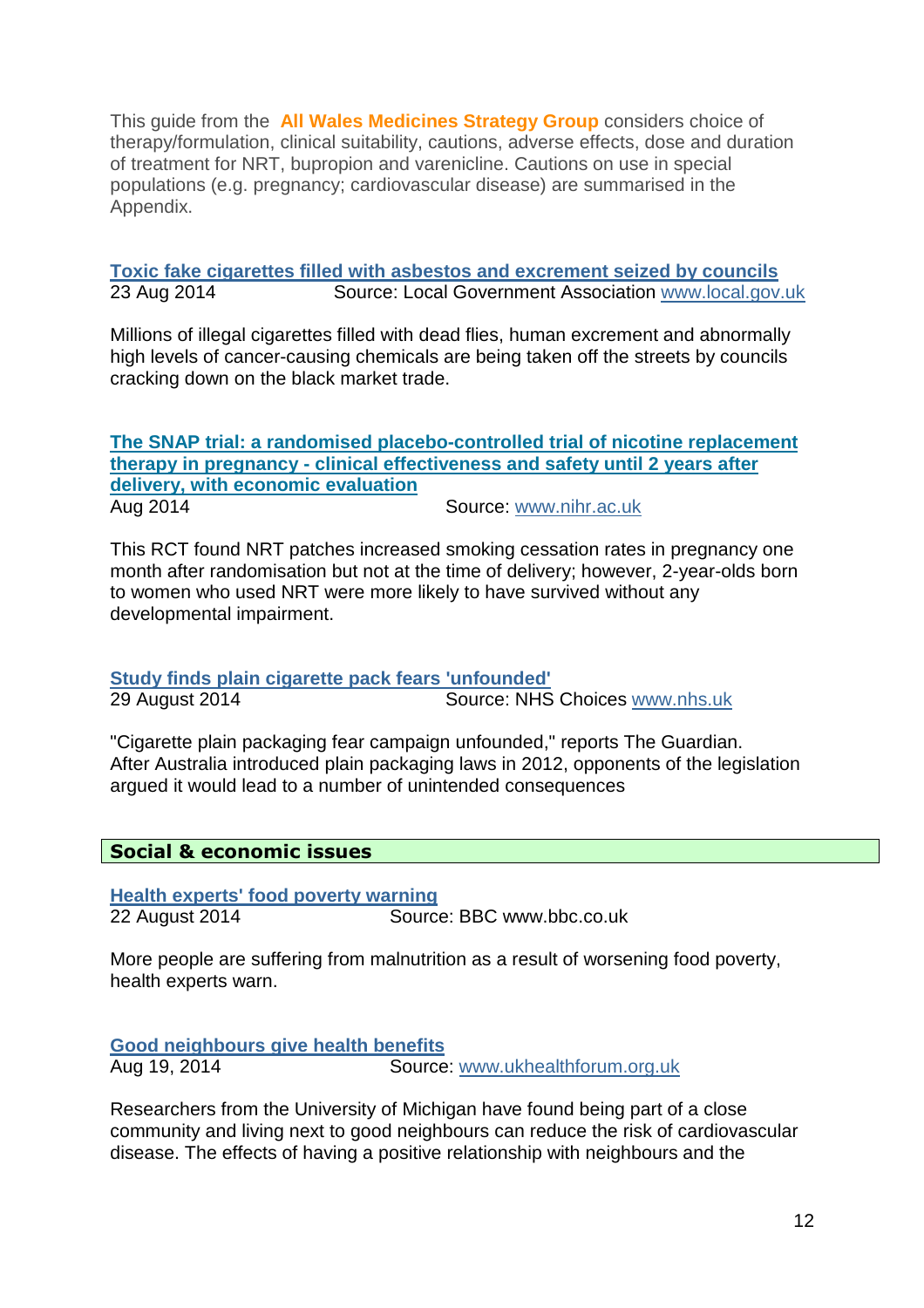community at large included the lowering of stress levels and increased social support.

**Poorly educated smokers at higher risk of stroke than those with higher education** 

Aug 18, 2014 Source: www.ukhealthforum.org.uk

A study in Denmark has revealed that those with a lower education, who smoke and have high blood pressure are at greater risk of a stroke than those with a higher education. The researchers believe any intervention aimed at reducing stroke risk in smokers should target lower educated smokers more than any other group. The study does not state why the difference in education affects stroke risk.

Health Inequalities Update

Aug 2014 Source: www.heartforum.org.uk

The first issue of the quarterly Health Inequalities Update is freely available to download as a PDF. The updates cover a selection of the latest research, reports and data related to health inequalities

CDC raise concerns over the attraction of e-cigarettes to young non-smokers Aug 26, 2014 Source: www.heartforum.org.uk Research conducted by the CDC has found e-cigarettes to be a gateway mechanism to conventional cigarettes for young people.

Male African American adolescents explain their reasons for using e-cigarettes Aug 26, 2014 Source: www.heartforum.org.uk

Researchers from Texas have found e-cigarettes are becoming socially acceptable among adolescent African American males

#### **Statistics**

**New analysis shows improving cancer survival in England using world-leading cancer staging data** 26 August 2014 Source: Public Health England www.gov.uk

Cancer survival in England for breast, lung, prostate, colorectal and ovarian cancer continues to improve, shows new data published in a report today (26 August 2014) from Public Health England's National Cancer Intelligence Network

# **Women's health**

**Third of women discharged too early after giving birth says new RCM report 29-08-14** Source: Royal College of Midwives www.rcm.org.uk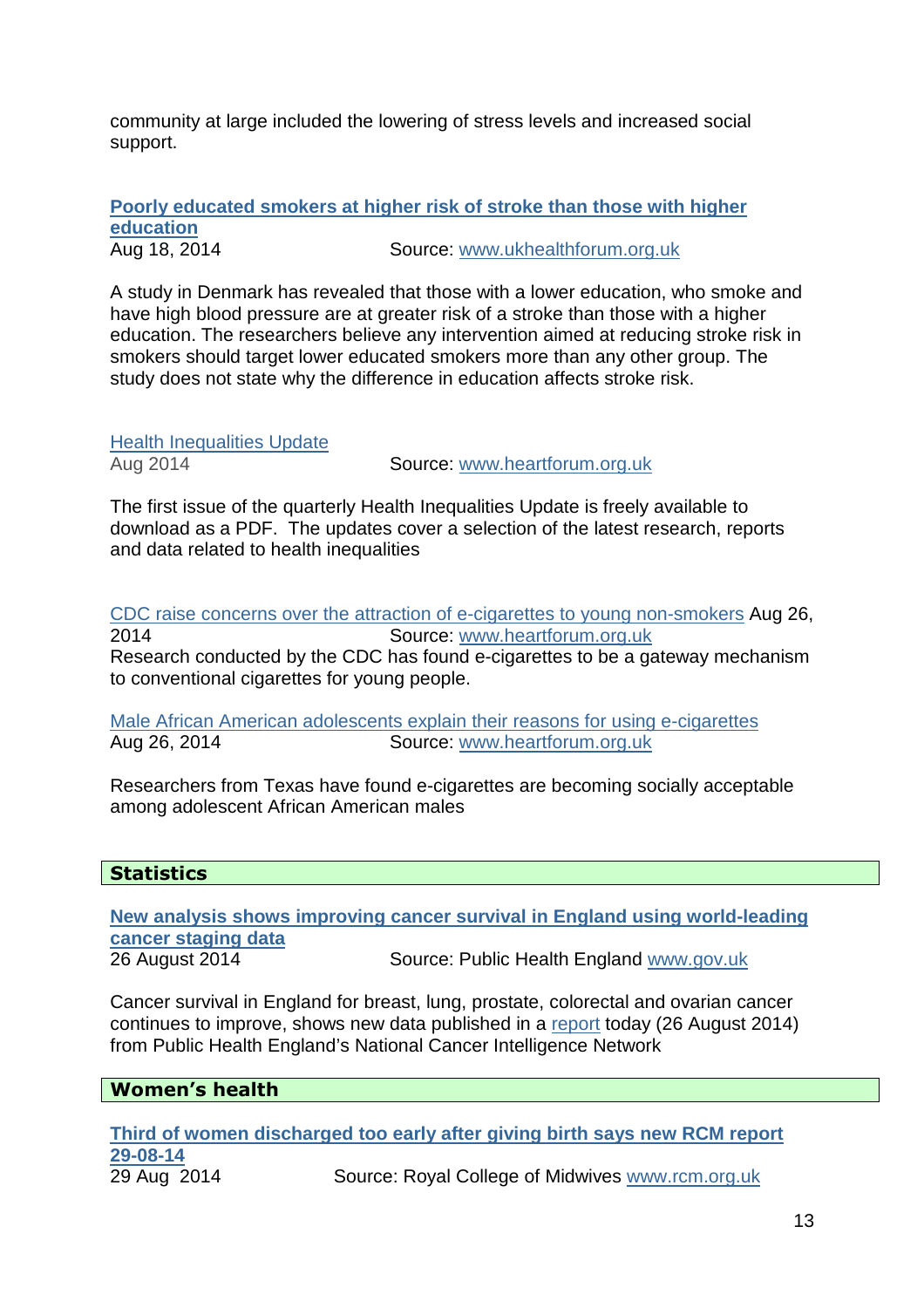Over a third (40%) of women were discharged from hospital before they were ready after having a baby according to a report published today by the Royal College of Midwives (RCM).

# **Is breastfeeding inability causing depression?**

20 August 2014 Source: NHS Choices www.nhs.uk

Mothers who plan, but are unable, to breastfeed their babies are more likely to suffer from postnatal depression, report BBC News and The Independent.

## **Violence against women and girls newsletter, summer 2014**

12 Aug 2014 Source: Home Office www.gov.uk Includes HMIC review of domestic abuse and Action to tackle female genital mutilation

## **Workplace health**

# **NHS Trust in court after workers potentially exposed to asbestos**

20 Aug 2014 Source : Health & Safety Executive www.hse.gov.uk

An NHS Trust has been fined after it was found likely to have exposed workers to potentially fatal asbestos material for more than a decade at its three hospitals in Hertfordshire.

# **Local news: [Berks]**

### **Home Secretary appoints Reading academic to drug council**

28 Aug 2014 Source: Reading University The University of Reading is delighted to announce Professor Ben Whalley has been appointed to the Advisory Council for the Misuse of Drugs (ACMD).

### **West Berkshire working towards a healthier lifestyle**

28 Aug 2014 West Berks Council West Berkshire Council's Public Health and Well-Being team is currently offering range of initiatives to help get West Berkshire healthy and active.

**Wokingham Borough cyclists overtake national trend**

22 August 2014 Source: Wokingham Borough Council

Cyclists in the Wokingham Borough are overtaking the national trend, following an 11 per cent increase in cycling locally during the past year.

# **Celebrate Age Event 2014**

28 August 2014 Source: Wokingham Borough Council